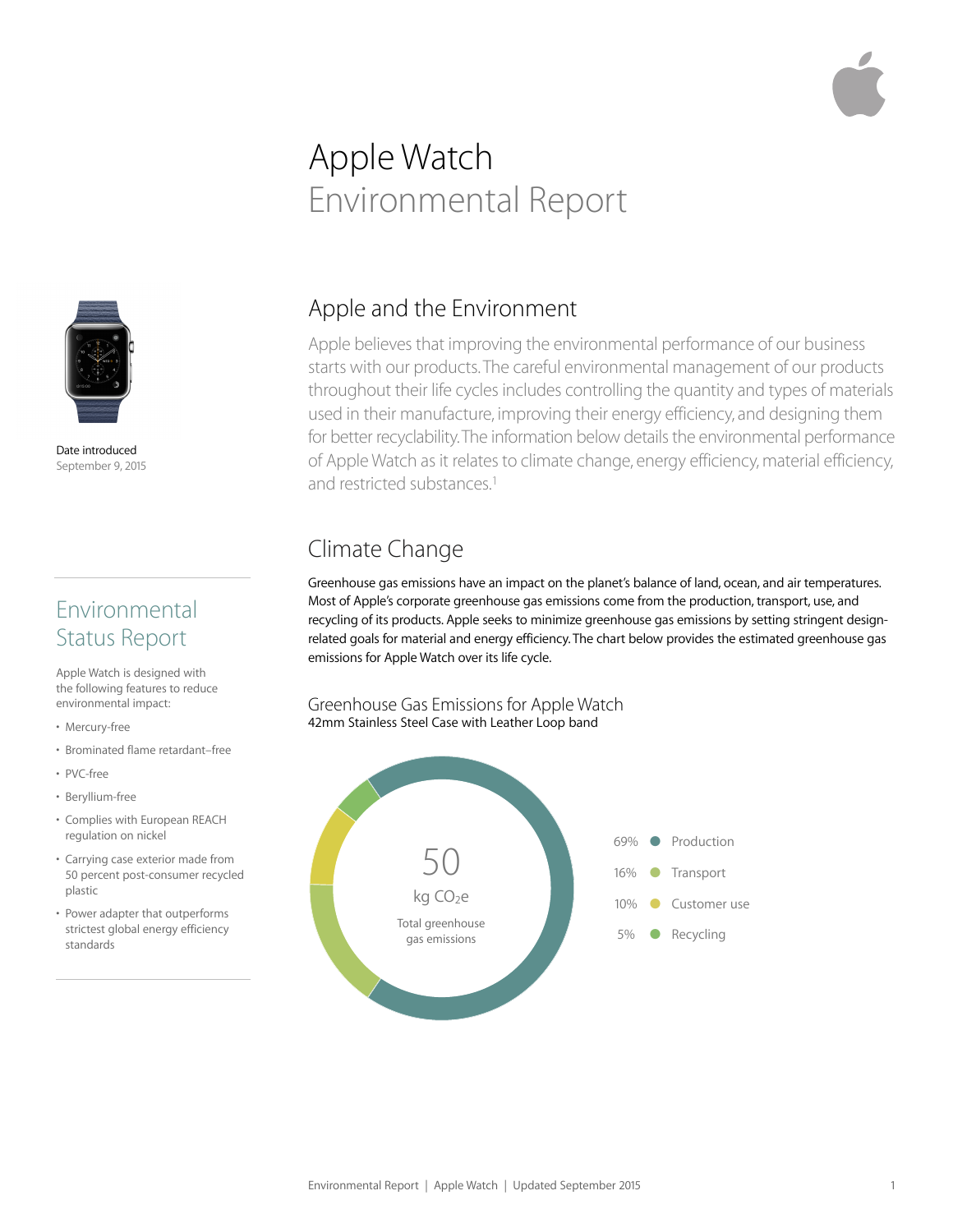

#### **Battery chemistry**

- Lithium-ion polymer
- Free of lead, cadmium, and mercury

## Energy Efficiency

Apple Watch uses power-efficient components and software that intelligently manages power consumption. In addition, the Apple USB Power Adapter to charge your Apple Watch outperforms the strictest global energy efficiency standards. The following table details the energy efficiency of the Apple USB Power Adapter.

#### Power Consumption for Apple USB Power Adapter

| Mode                     | 100V   | 115V   | 230V   |
|--------------------------|--------|--------|--------|
| Power adapter, no-load   | 0.011W | 0.011W | 0.011W |
| Power adapter efficiency | 75.0%  | 75.0%  | 74.0%  |

#### Material Efficiency

Apple's ultra-compact product and packaging designs lead the industry in material efficiency. Reducing the material footprint of a product helps maximize shipping efficiency. It also helps reduce energy consumed during production and material waste generated at the end of the product's life. Apple Watch cases are available in steel, aluminum, and gold—materials highly desired by recyclers. The chart below details the materials used in Apple Watch.

#### Material Use for Apple Watch

42mm Stainless Steel Case with Apple Watch Leather Loop band<sup>2</sup>

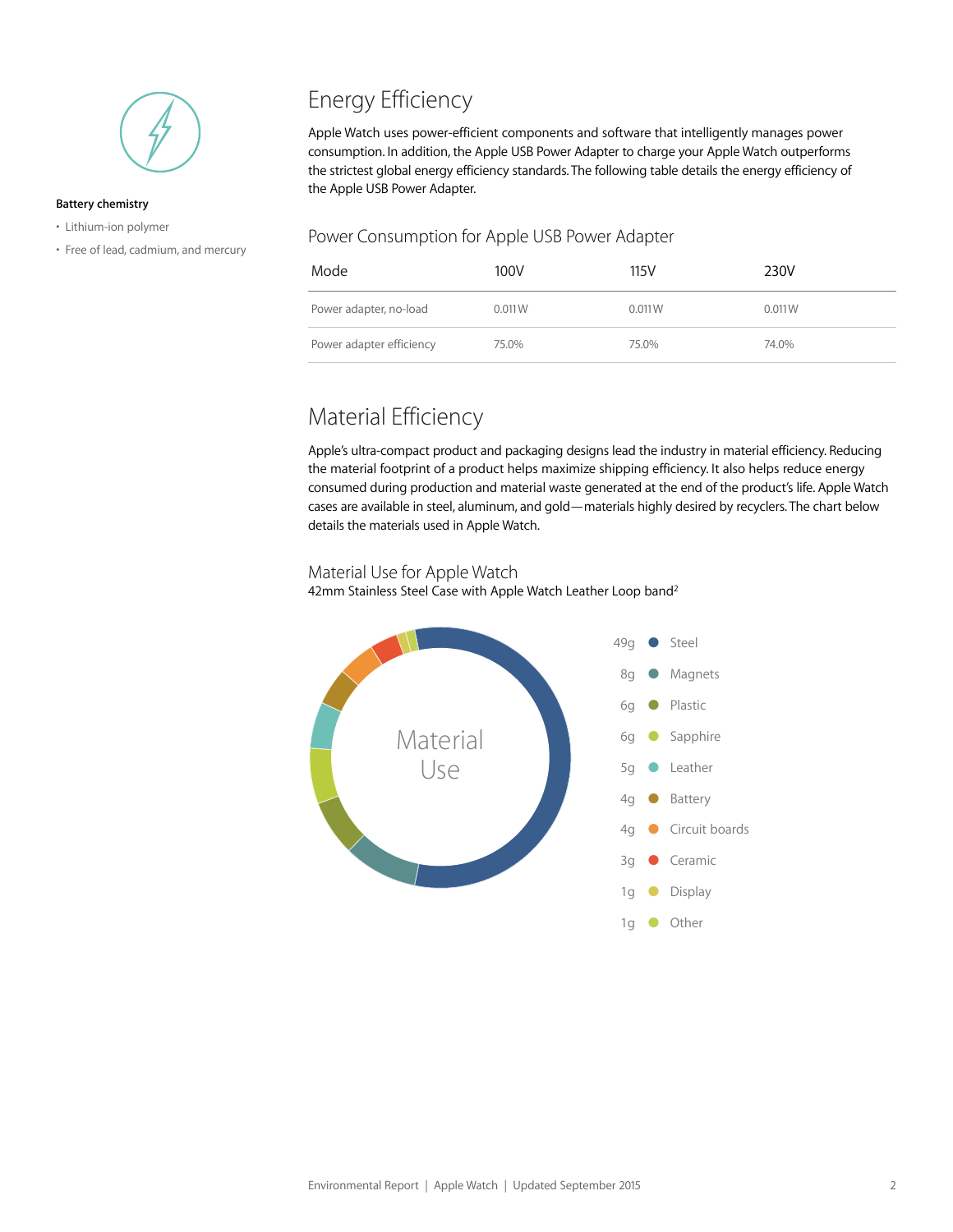

The exterior of the Apple Watch carrying case is composed of 50 percent postconsumer recycled polycarbonate.

### Packaging

The retail box for Apple Watch contains over 35 percent recycled content and the exterior of the carrying case for Apple Watch contains 50 percent post-consumer recycled content. The following table details the complete set of materials used in its packaging.

Packaging Breakdown for Apple Watch 42mm Stainless Steel Case with Leather Loop band<sup>1</sup>

| Material                             | Retail box | Retail and shipping box |
|--------------------------------------|------------|-------------------------|
| Paper (corrugate, paperboard)        | 263g       | 475q                    |
| Post-consumer recycled polycarbonate | 189g       | 189q                    |
| Polycarbonate/ABS plastic            | 143g       | 143g                    |
| Other plastics                       | 18g        | 18q                     |

#### Restricted Substances

Apple has long taken a leadership role in restricting harmful substances from its products and packaging. As part of this strategy, all Apple products comply with the strict European Directive on the Restriction of the Use of Certain Hazardous Substances in Electrical and Electronic Equipment, also known as the RoHS Directive, and the European Regulation on Registration, Evaluation, Authorisation and Restriction of Chemicals, also known as the REACH regulation. Apple Watch goes further by incorporating more aggressive restrictions on mercury, brominated flame retardant (BFR), PVC, and beryllium.

In addition, we paid special attention to the materials that will be in prolonged skin contact and applied rigorous controls for them. We developed restrictions from leading standards and recommendations from toxicologists and dermatologists, international laws and directives, and Apple policies.

As part of our testing and evaluation process, both Apple and independent laboratories tested materials for the concentration of restricted chemicals. Toxicologists reviewed the test results to evaluate safety. Finally, we took the added step of using independent toxicologists to review the chemical formulation of each material that may come in prolonged contact with the skin.

Only materials that passed these reviews were acceptable for use in Apple Watch.



### Recycling

Through ultra-efficient design and the use of highly recyclable materials, Apple has minimized material waste at the product's end of life. In addition, Apple offers and participates in various product take-back and recycling programs in 99 percent of the regions where Apple products are sold. All products are processed in the country or region in which they are collected. For more information on how to take advantage of these programs, visit [www.apple.com/recycling](http://www.apple.com/recycling).